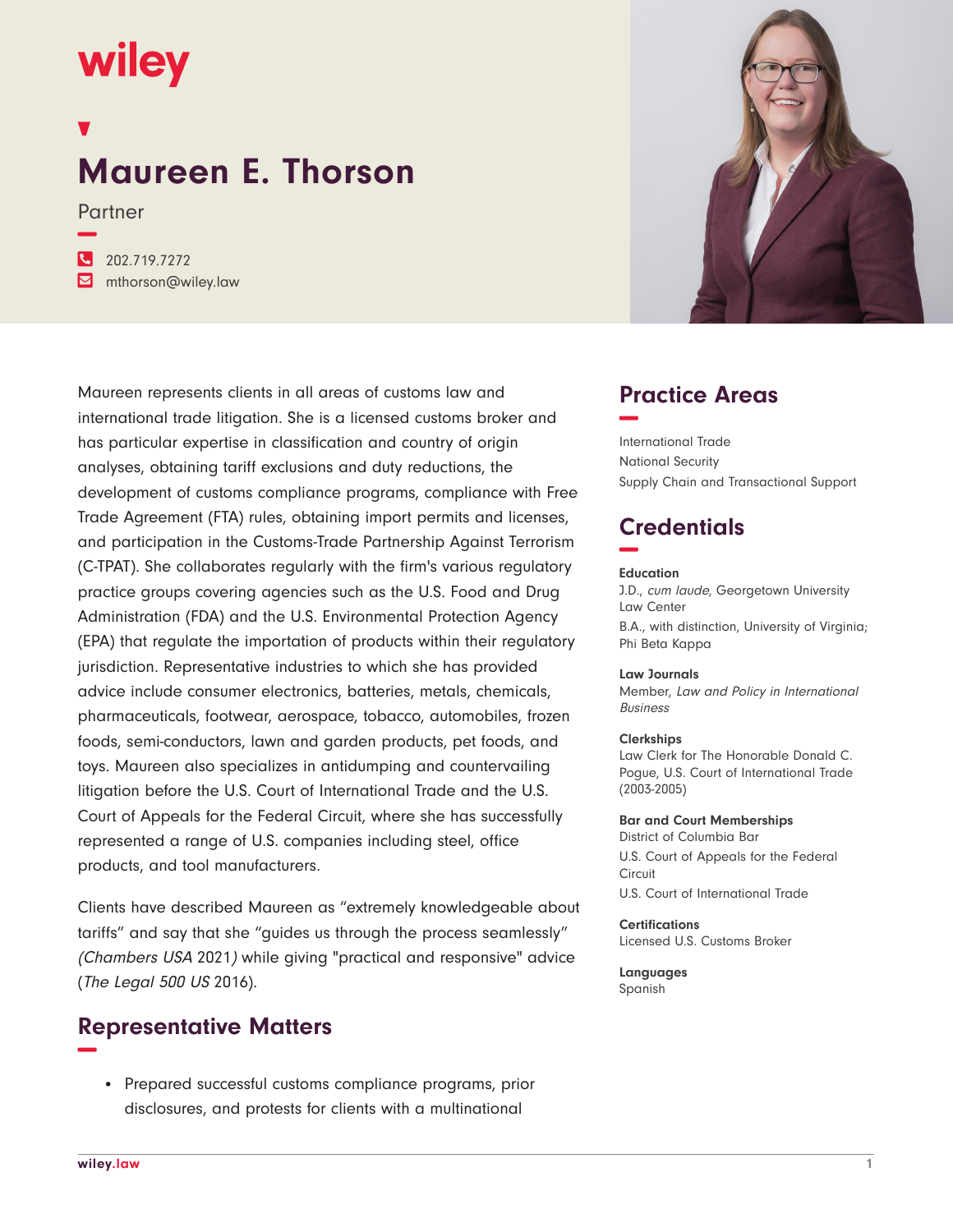manufacturing base.

- Obtained favorable rulings for clients in proceedings before U.S. Customs and Border Protection (CBP), and in antidumping/countervailing duty investigations, administrative reviews, and sunset reviews before the U.S. Department of Commerce (DOC) and the U.S. International Trade Commission (USITC).
- Obtained exclusions from Section 301 tariffs on consumer electronics, specialty textiles, sporting goods, and hardware products.
- Evaluated import transactions for FTA duty-free status, including preparation of successful responses to North American Free Trade Agreement (NAFTA) and U.S.-Korea FTA verification requests for U.S. metals, foods, and chemical producers, and obtaining NAFTA country customs rulings.
- Assisted firms across industries including chemicals, pesticides, pharmaceuticals, metals, and textiles in assessing country of origin labeling requirements and compliance for import and export sales, as well as determining eligibility for "Made in USA" claims under both federal and state law.
- Assisted companies in an array of industries, including metals, tools, and office products with CBP focused assessments and in obtaining ruling letters and statistical tariff breakouts.
- Represented companies before CBP in Enforce and Protect Act (EAPA) proceedings regarding antidumping and countervailing duty investigations.
- Assisted companies in industries as diverse as pesticides, pharmaceuticals, pet products, automobiles, and oil and gas surveying with obtaining import permits and complying with import regulations administered by agencies such as the USDA, the FDA, the U.S. National Highway Transportation & Safety Administration (NHTSA), the Federal Trade Commission (FTC), the U.S. Fish & Wildlife Service (FWS), and the EPA.
- Represented clients in trade litigation before the U.S. Court of International Trade and the U.S. Court of Appeals for the Federal Circuit, including challenges to tariff rates.

## **Professional Experience −**

- Research Assistant, Harrison Institute for Public Law (2001-2003)
- Legal Clerk, U.S. Federal Trade Commission (2002)
- Legal Clerk, Electronic Privacy Information Center (2001)

### **Affiliations −**

- U.S. Court of International Trade, Advisory Committee (2012-Present)
- American Bar Association (ABA), Section of International Law
	- Co-Chair, International Trade Committee (2015-2017)